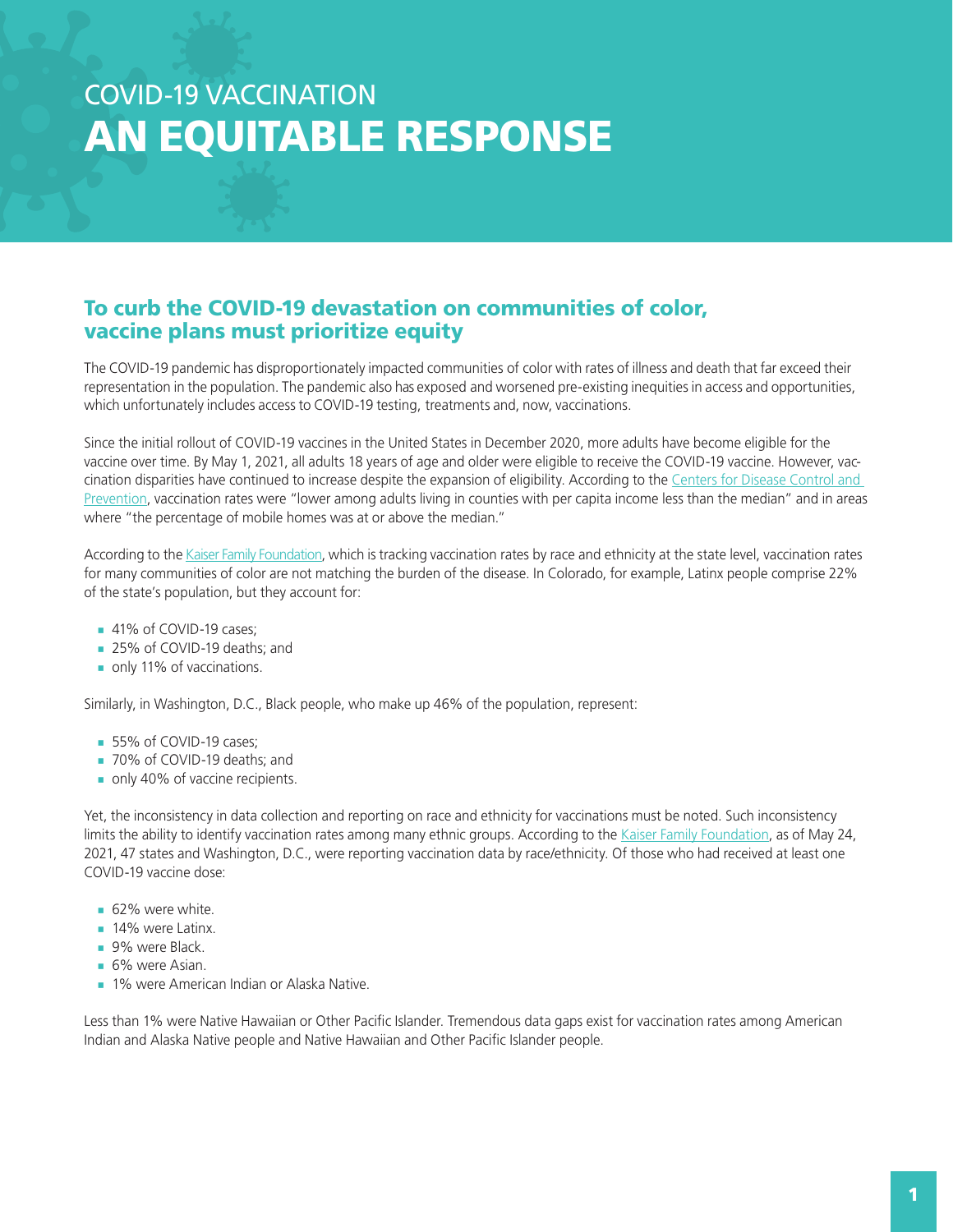## Prioritize high-risk populations and high-burden communities

As states and localities continue to promote vaccination, they must consider how to best reach those who are at the highest risk and the most vulnerable.

HEALTH-RISK A [KFF analysis](https://www.kff.org/policy-watch/the-next-phase-of-vaccine-distribution-high-risk-medical-conditions/) found wide variability in how states (and likely counties and cities within them) define high-risk medical groups. As states begin to expand vaccine eligibility, they should prioritize appointment availability and access for those who are at highest risk of serious illness and death as identified by the [CDC](https://www.cdc.gov/coronavirus/2019-ncov/need-extra-precautions/people-with-medical-conditions.html) and provide clear information to the public about who is considered high-risk. Some states have allocated various percentages of vaccines to communities that have been affected at a greater rate by COVID-19 than other areas. For example, [Massachusetts Gov. Charlie Baker](https://www.kff.org/racial-equity-and-health-policy/issue-brief/how-are-states-addressing-racial-equity-in-covid-19-vaccine-efforts/) pledged to allocate 20% of all vaccines to communities with higher vulnerability. In the same manner, [North Carolina](https://www.kff.org/racial-equity-and-health-policy/issue-brief/how-are-states-addressing-racial-equity-in-covid-19-vaccine-efforts/) vowed to allocate additional doses of the vaccine to counties whose makeup consists primarily of older individuals and those from marginalized groups.

PLACE-BASED Vaccine distribution should be prioritized to zip codes that have been most severely affected by COVID-19 and that have the highest economic burden. [Washington, D.C.,](https://www.brookings.edu/blog/fixgov/2021/02/02/whats-the-hold-up-why-more-vaccines-havent-been-administered/) prioritized vaccinations for residents in the city wards with the highest COVID infection and mortality rates. This also includes placing vaccine sites in high-risk and high-burden communities to improve accessibility.

Due to the low percentage of individuals in certain communities being vaccinated against COVID-19, the prioritizing of certain groups went into effect. For example, in New Hampshire, 10% of the total vaccines within the state are now reserved for individuals residing in communities that have been impacted the most by the COVID-19 pandemic.

#### Work to build trust with communities

Building trust with communities is just as, if not more, important than addressing vaccine hesitancy. A legacy of and lived experiences of racism, discrimination and divestment has resulted in communities of color being distrustful of institutions.

Ways to build trust:

- Provide frequent, transparent communication and opportunities for the public to ask questions of trusted messengers or influencers. Virtual town halls, social media appearances and adequately staffed hotlines are strategies some states and localities are using to speak to communities and engage in dialogue. For example, Maryland developed a mobile public health education unit that provides information about getting vaccinated against COVID-19 and COVID-19 prevention strategies in both English and Spanish in communities that have been impacted the greatest by the pandemic. In [Ohio](https://www.kff.org/racial-equity-and-health-policy/issue-brief/how-are-states-addressing-racial-equity-in-covid-19-vaccine-efforts/), virtual town halls are being televised weekly in order to address concerns regarding the vaccine from Black, Latinx, Asian, Pacific Islander, and rural residents. Listen to the concerns of participants and tailor messaging to provide science-based, un-biased information that addresses those concerns.
- Clearly communicate that there is no cost for the vaccine and that immigration status is not collected or a determining factor for eligibility. These are both key to addressing reluctance in undocumented communities.
- Partner with community health workers, community health centers, places of worship and other trusted community-based leaders and organizations to engage harder to reach populations. [The Black Doctors COVID-19 Consortium](https://blackdoctorsconsortium.com/) in Philadelphia provides health education and resources and mobile COVID-19 testing and vaccination services, including a 24-hour vaccination clinic, in partnership with the City of Philadelphia.
- Entrust community leaders to develop tailored messaging and strategies for their communities. Preserving culture is one of the key messages leaders from the [Cherokee and Navajo Nations](https://www.cnn.com/2021/02/09/us/tribal-health-providers-covid-vaccine-trnd/index.html) have used to build vaccine acceptance. In addition, Tribal leaders have received their vaccines publicly and engaged Tribal language speakers as vaccine administrators.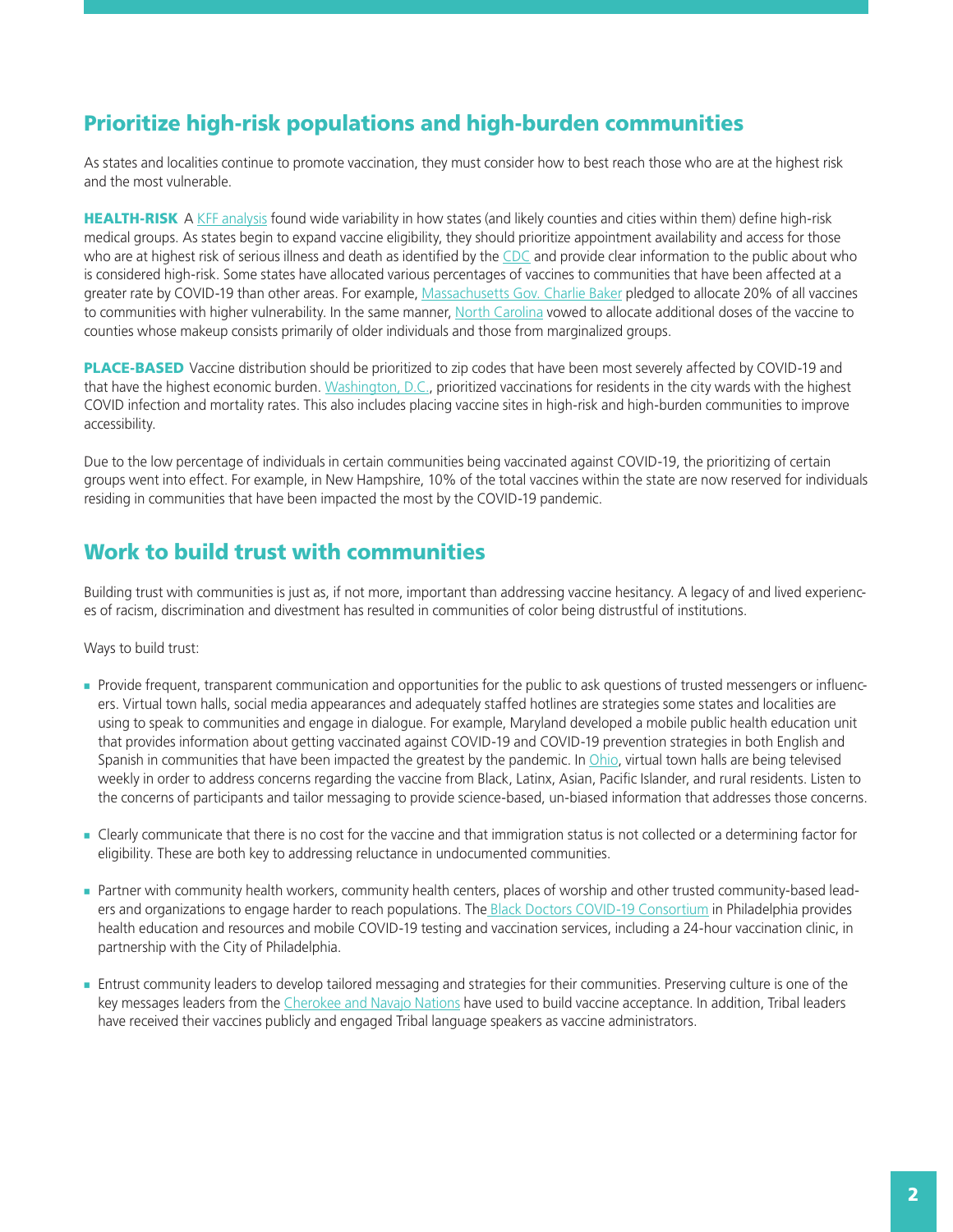### Ensure registration and testing are accessible

- Provide a variety of registration options. For web-based registration, ensure instructions are easy to read. Offer non-internet registration options either via phone or in-person. To target individuals who are unable to effectively use online vaccination appointment software, various states have set up vaccination call centers, such as Mississippi and Alabama. In these states, people can call a hotline where the phone operator schedules the appointment for them. In addition, in Maryland, the Department of Health and Aging created a telephone-based support line to specifically assist those without internet access.
- N Ensure all forms of registration are accessible for those with limited English proficiency and/or limited literacy; and have translators available. Refrain from requiring nonessential documentation, such as proof of citizenship, and clearly communicate that to the community.
- Offer vaccination walk-ins and other options that do not require pre-registration, including at local community centers, schools, faith-based sites, or other highly frequented and trusted places in the community.

#### Other recommendations to address access barriers include:

- **Providing transportation to vaccination sites;**
- **Deploying mobile vaccine units;**
- **Standing up vaccination sites near public transportation;**
- **Expanding hours to include evenings and weekends; and**
- Ensuring the date and time for the second dose vaccine is confirmed during the first visit and appointment reminders are sched*uled.*

#### Offer paid sick leave for workers to get vaccinated and also for those who may experience side effects

Concerns about missing work (and losing pay) due to vaccine side effects prevent some front-line workers from being vaccinated. This is especially true for workers who are [undocumented immigrants](https://www.kff.org/racial-equity-and-health-policy/issue-brief/immigrant-access-to-covid-19-vaccines-key-issues-to-consider/). Offering paid sick leave for employees to get vaccinated and take time off in the event of side effects helps to alleviate access issues for many low-income and service workers. As a result of a new section added to NY State Assembly Bill A3354B, [New York](https://www.nysenate.gov/legislation/bills/2021/a3354/amendment/b) now requires employers to provide every public employee a paid leave of absence of up to four hours for each COVID-19 vaccine injection they receive. At the national level, the [American Rescue](https://www.whitehouse.gov/briefing-room/statements-releases/2021/04/21/fact-sheet-president-biden-to-call-on-all-employers-to-provide-paid-time-off-for-employees-to-get-vaccinated-after-meeting-goal-of-200-million-shots-in-the-first-100-days/)  [Plan](https://www.whitehouse.gov/briefing-room/statements-releases/2021/04/21/fact-sheet-president-biden-to-call-on-all-employers-to-provide-paid-time-off-for-employees-to-get-vaccinated-after-meeting-goal-of-200-million-shots-in-the-first-100-days/) provides "a paid leave tax credit" to businesses with less than 500 employees for up to 80 hours of work, specifically to cover time off needed for employees to receive the COVID-19 vaccine. This also allows employers to grant paid leave to employees who experience side effects from the vaccine.

#### Offer incentives to improve vaccine accessibility

For a final push to increase the number of people vaccinated, various organizations have begun [providing incentives](https://www.vaccines.gov/incentives.html). For example, according to [We Can Do This](https://www.vaccines.gov/incentives.html), YMCAs across the country are offering free childcare for caregivers during their vaccination appointments to allow those who care for a child full time to have the opportunity to be vaccinated. In addition, rideshare companies are providing free rides roundtrip to appointments for both doses of the COVID-19 vaccine. This eliminates the burden of transportation costs associated with travelling to and from a COVID-19 vaccination site. Ultimately, in order to increase vaccination rates, it is vital for states to consider and address some of the factors that can prevent individuals from receiving a COVID-19 vaccine.